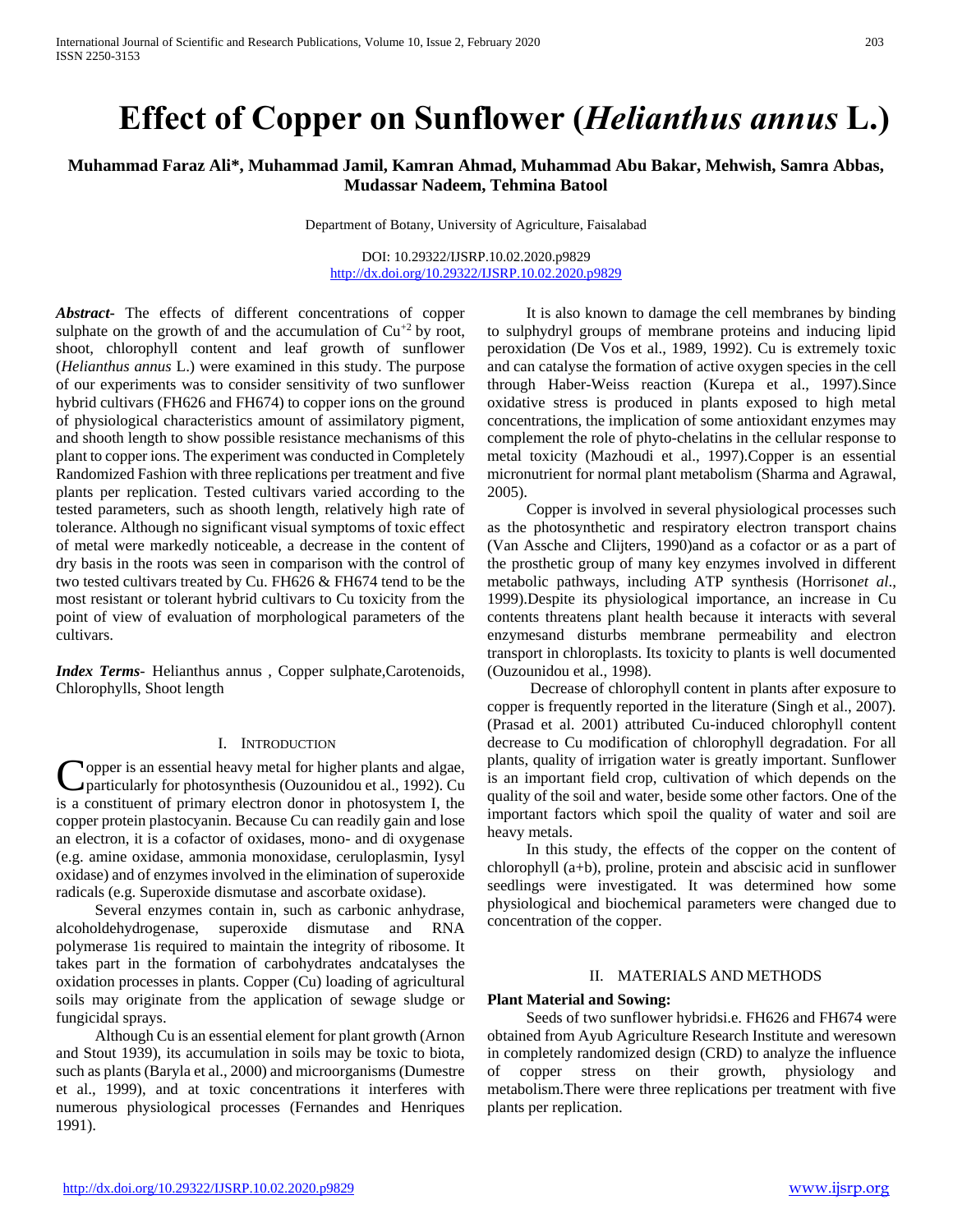International Journal of Scientific and Research Publications, Volume 10, Issue 2, February 2020 204 ISSN 2250-3153

#### III. CU TREATMENTS:

 Twoweeks old plants were treated with threeconcentrations Control Series  $(T_0)$  = distilled water Treatment 1  $(T_1) = 20$ mM CuSO<sub>4</sub>

Treatment 2  $(T_2) = 40$ mM CuSO<sub>4</sub>

## IV. PARAMETERS RECORDED:

 Morphological parameters such as shoot length, root length, shoot fresh weight and root freshweightwere recorded according to Shafiq (2019).To estimate photosynthetic pigments i.e.chlorophyll a, chlorophyll b, and carotenoids, plant materials (leaves) were harvested from the greenhouse and 0.1 g was placed in 8 ml of 80% acetone for 7 days under dark conditions in the refrigerator. After 7 days absorbances were taken with UV/VIS spectrophotometer at 663, 645, and 480 nm (Skanlt software 3.2 for Multiskan Co., Thermo Fisher Scientific, Waltham, MA, USA). Chlorophyll content was estimated according to Arnonand Stout (1949) and carotenoid content according to Lichtenthaler(1987).The fresh leaves from the three treatments were cut and taken in ice-water. The photosynthetic pigments (chlorophyll a, b and carotenoids) were determined according to following formulas:

Chl.a  $(mg/g) = [12.7(OD663) - 2.69(OD645) \times V/1000] \times W$ 

Chl.b (mg/g) =  $[22.9(OD645) - 4.69(OD663) \times V/1000] \times W$ 

Carotenoids  $(mg/g) = OD480 + 0.114(OD663) - 0.638(OD645)x$ 100

2500

# **V.** HARVESTING:

 The plants were harvested after two months of the germination date.Root and shoot fresh weights were taken at electrical balance in grams. Similarly, the root and shoot lengths were measured in cm with the help of scale. The Plants were placed in oven for 4 days at75°C for observing the dry weight. The dry weight of roots and shoots separately calculated.

#### **VI.** DATA ANALYSIS:

 Differences among treatments were analyzed by one-way ANOVA, taking  $P < 0.05$  as significant according to Tukey's multiple range test.

#### VII. RESULTS AND DISCUSSION

 The present study indicated that Cu stress reduced the growth of roots, stems and leaves of sunflower plants. **Shoot length**

# Significant decrease in shoot length was recorded in T1 while an increase in shoot length was recorded in T2 of both genotypes. The plants of FH-626 and FH-674 when treated with 20mM CuSO<sup>4</sup> showed a significant decrease in shoot length i.e. 79.5 and 105.5 respectively as compared to control. The plants of FH-626 and FH-674 when treated with 40mM CuSO4 showed an

increase in the shoot length i.e. 107.66 and 103.83 respectively as compared to control (Fig. 1).

|  |  |  |  | Table -1: Effect of Copper on Shoot Length (cm) of Sunflower. |
|--|--|--|--|---------------------------------------------------------------|
|  |  |  |  |                                                               |

| <b>Treatment</b>                        | Variety FH 626 | Variety FH 674 |
|-----------------------------------------|----------------|----------------|
| Distilled water (T0)                    | 98.83          | 126            |
| $20 \text{ mM }$ CuSO <sub>4</sub> (T1) | 79.5           | 105.5          |
| 40 mM $CuSO4(T2)$                       | 107.66         | 103.83         |



**Fig. 1. Effect of Copper on Shoot Length (cm) of Sunflower**

# **Chlorophyll a**

 Significant decrease in chlorophyll a content was recorded in T1 while an increase was recorded in T2 of both genotypes. The plants of FH-626 and FH-674 when treated with 20mM CuSO<sup>4</sup> showed a significant decrease in chlorophyll a i.e. 0.0198 and 0.0194 respectively as compared to control.

## **Table 2: Effect of Copper on Chlorophyll.a (mg/g) of Sunflower.**

| <b>Treatment</b>                        | Variety FH 626 | Variety FH 674 |
|-----------------------------------------|----------------|----------------|
| Distilled water (T0)                    | 0.0144         | 0.0753         |
| $20 \text{ mM }$ CuSO <sub>4</sub> (T1) | 0.0198         | 0.0194         |
| 40 mM $CuSO4(T2)$                       | 0.0252         | 0.0193         |

The plants of FH-626 and FH-674 when treated with 40mM CuSO4 showed an increase in chlorophyll a i.e. 0.0252 and 0.0193 respectively as compared to control (Fig. 2).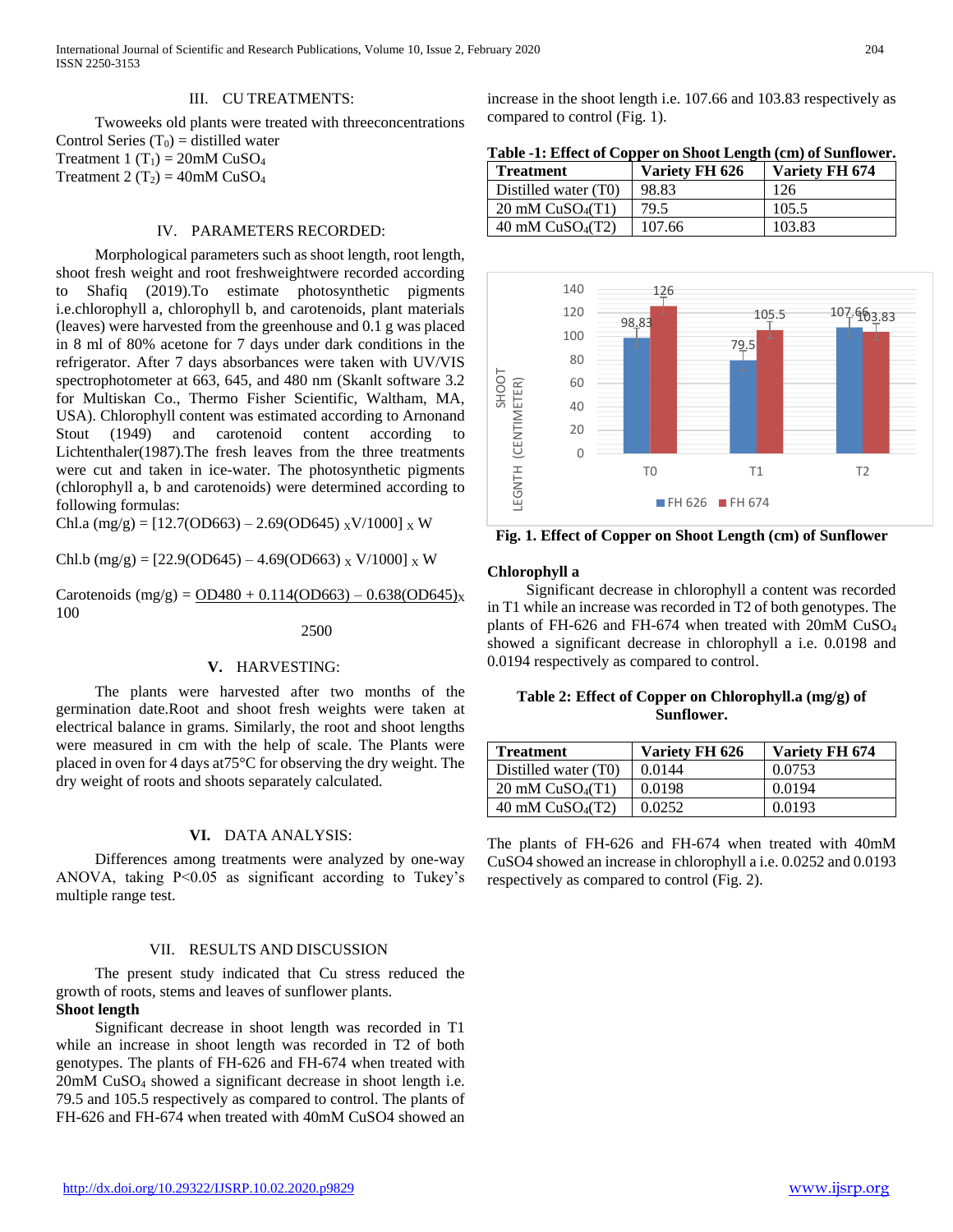

**Fig. 2. Effect of Copper on Chlorophyll.a (mg/g) of Sunflower**

# **Chlorophyll b**

 Significant decrease in chlorophyll b content was recorded in T1 while an increase was recorded in T2 of both genotypes. The plants of FH-626 and FH-674 when treated with 20mM CuSO<sup>4</sup> showed a significant decrease in chlorophyll b i.e. 0.0101 and 0.012 respectively as compared to control.

**Table -3: Effect of Copper on Chlorophyll.b (mg/g) of Sunflower.**

| <b>Treatment</b>       | Variety FH 626 | Variety FH 674 |
|------------------------|----------------|----------------|
| Distilled water        | 0.00122        | 0.0325         |
| $20 \text{ mM CuSO}_4$ | 0.01010        | 0.012          |
| $40 \text{ mM CuSO}_4$ | 0.0118         | 0.0132         |

 The plants of FH-626 and FH-674 when treated with 40mM CuSO4 showed an increase in chlorophyll b i.e. 0.0118 and 0.0812 respectively as compared to control (Fig. 3).



**Fig. 3. Effect of Copper on Chlorophyll.b (mg/g) of Sunflower**

# **Carotenoids**

 Significant decrease in carotenoids was recorded in T1 while an increase was recorded in T2 of both genotypes. The plants of FH-626 and FH-674 when treated with 20mM CuSO<sup>4</sup> showed a significant decrease in carotenoids i.e. 0.421 and 0.586 respectively as compared to control.

| Table -4: Effect of Copper on Carotenoids $(mg/g)$ of |
|-------------------------------------------------------|
| Sunflower.                                            |

| Treatment              | Variety FH 626 | Variety FH 674 |
|------------------------|----------------|----------------|
| Distilled water        | 0.601          | 1.087          |
| $20 \text{ mM CuSO}_4$ | 0.421          | 0.586          |
| $40 \text{ mM CuSO}_4$ | 0.613          | 0.436          |

 The plants of FH-626 and FH-674 when treated with 40mM CuSO4 showed an increase in carotenoids i.e. 0.613 and 0.436 respectively as compared to control (Fig. 4).



**Fig.4. Effect of Copper on Carotenoids (mg/g) of Sunflower**

#### VIII. CONCLUSION

 Many aspects of the copper toxicity on the plants are clarified, however results of several physiological and biochemical analysis are controversial. At the same time, high variability of plant reaction to the heavy metal ions depending up the genotypes complicates unambiguity of the conclusions. Deeper biochemical and molecular-biological analysis can contribute to revealing of other possible mechanisms of sunflower resistance to copper ions or other heavy metals.

## ACKNOWLEDGEMENT

 I am thankful to my supervisor Dr. Sajid Aqeel , Assistant Professor, University of Agriculture, Faisalabad. He helped me in data collection and laboratory analysis also in writing of my research report. I am also thankful to my research group especially Muhammad Jamil, Kamran Ahmad, Muhammad Abu bakar, Mehwish, Samra Abbas, Mudassar Nadeem, Musarwir Hussain.

#### **REFERENCES**

- [1] Arnon DI. and Stout PR. 1939. The essentiality of certain elements in minute quantity for plants with Speciareference to copper. Plant Physiol 14,371–375
- [2] Baryla A, Laborde C., Montillet JL., Trianaphylides C., Chagvardieff P. 2000. Evaluation of lipid peroxidation as a toxicity bioassay for plants exposed to copper. Environ. Pollut 109,131–135.